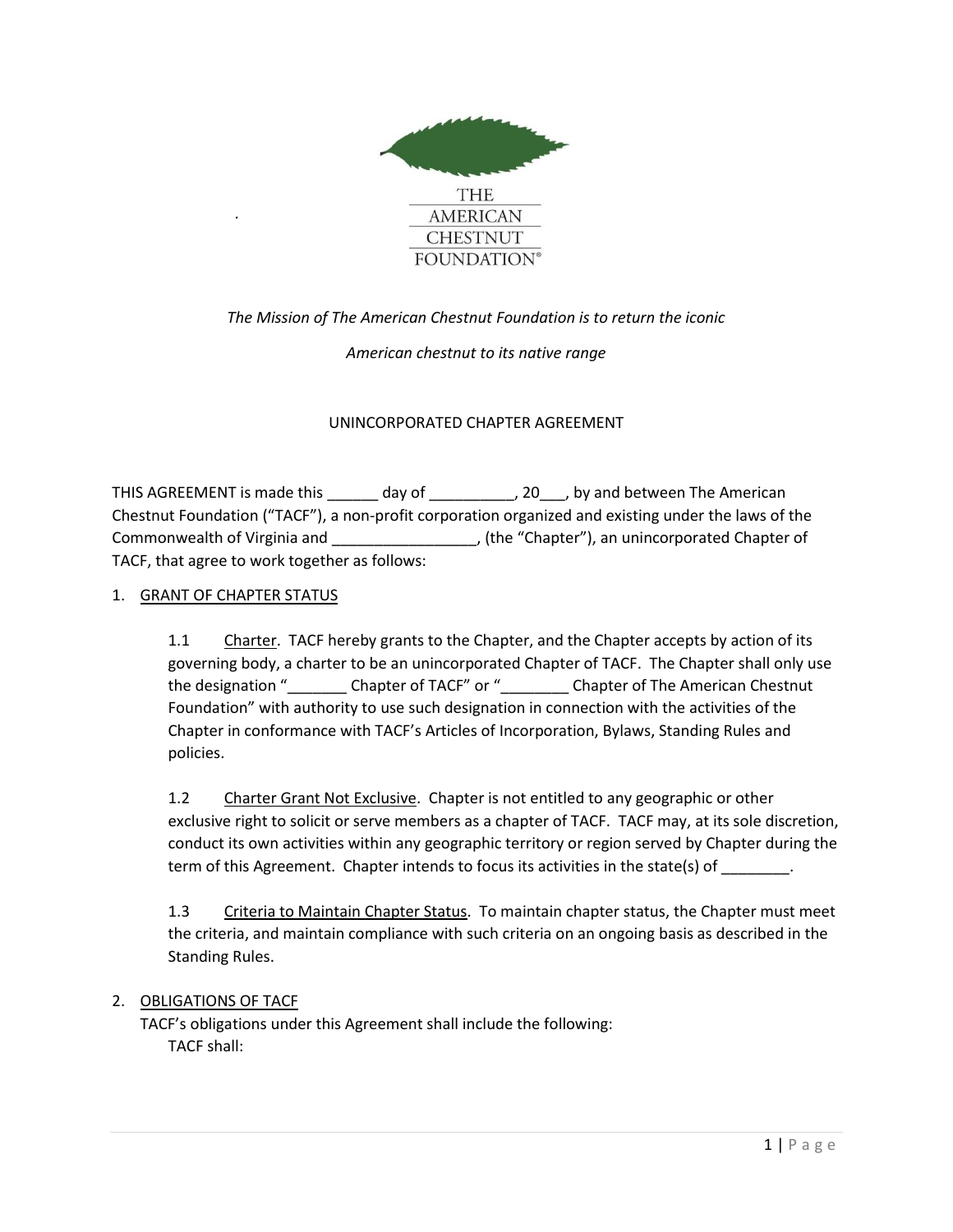- a) Permit the Chapter to utilize the TACF name and logo in the name of the Chapter, provided that the Chapter adds words distinguishing the Chapter from TACF as required by Section 1.1, and adds words distinguishing the Chapter from any existing Chapters of TACF.
- b) Identify a TACF Regional Science Coordinator (RSC) to assist the Chapter with breeding, educational and outreach opportunities and staff support.
- c) Provide a forum (TACF Chapters Committee) for Chapter leaders to share and discuss chapter-related business and to learn about TACF staff-driven programs and other activities to benefit the work of the Chapters.
- d) Develop an individual webpage for Chapters as part of the overall TACF website. Provide access to national calendars and social media to promote activities and membership for the chapter.
- e) Provide staff assisted financial and banking services as outlined in Standing Rules.
- f) Upon receipt of at least \$40 from a member selecting membership in the Chapter, TACF will enroll them as a member of both TACF and the State Chapter. Each month, the Chapter will receive an allocation of \$15.00 from the enrollment amount received by TACF from new and renewing members during that month. Chapters will be provided with monthly membership reports to assist with volunteer recruitment and other chapter activities.
- g) Provide primary general liability insurance to cover the Chapter Advisory Board and Chapter members and volunteers for authorized events and activities. Indemnify the Chapter in accordance with the resolutions and policies of the Board of Directors of TACF.

## 3. OBLIGATIONS OF THE CHAPTER

The Chapter's obligations under this Agreement shall include the following:

# 3.1 Chapter shall:

- a) Promote membership in TACF and promote member communication and Chapter activities related to these objectives.
- b) Promote the mission and vision of TACF by assisting TACF in restoration efforts of the American chestnut within their State and accomplish objectives in a manner consistent with TACF Bylaws, Standing Rules, policies and other guidelines.
- c) Using the current template(s) provided by TACF, submit an Annual Report to include educational and outreach activities and orchard and breeding information as requested.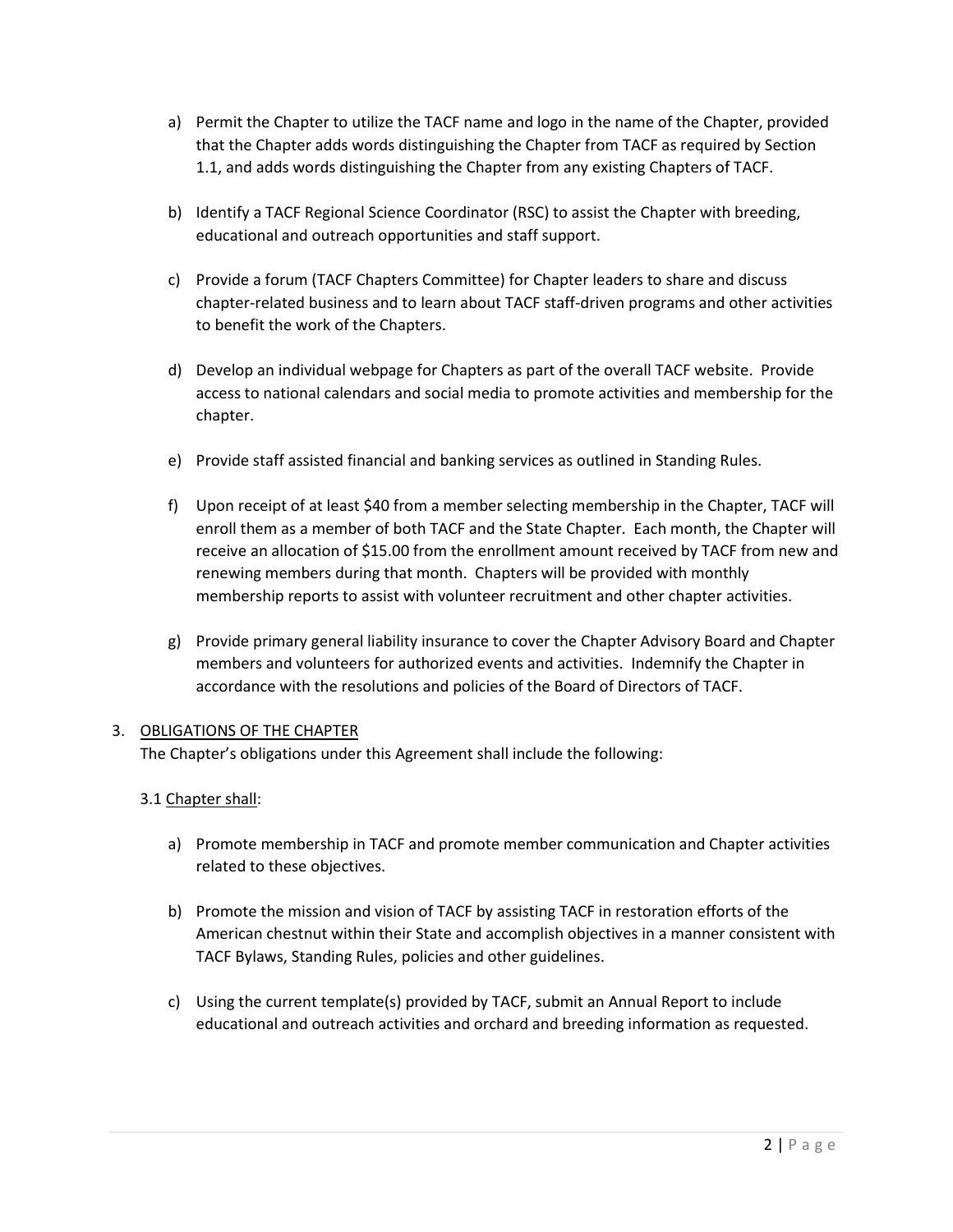- d) Engage in a breeding program in cooperation and consistent with TACF's science plan. Identify existing natural or wild American chestnuts and preserve varied sources of genetic materials.
- e) Follow requirements for chapter meetings, election of new officers and presidents as outlined in the TACF Unincorporated Chapter Standing Rules.
- f) Utilize Chapter-designated funds solely for charitable purposes aligned with the mission of TACF.
- g) Refrain from the use of the TACF name, logo or platform to pursue any objectives related to political or social advocacy, including partisan politics, support or opposition to government action or controversial legal, political, or social issues or causes.
- h) Shall not attempt to influence legislation at the federal, state, or local level without written, prior consent of TACF.

### 3.2 Chapter Operations and Earnings.

No part of the Chapters operations or earnings shall inure to the benefit of, or be distributed to its individual members, officers, or other private persons, except that the Chapter may pay reasonable compensation for services and make payments in support of TACF purposes.

### 4. NON-DISCLOSURE AND CONFIDENTIALITY.

The Chapter agrees that each TACF membership list may be used to promote Chapter programs and volunteer activities and that no TACF membership list may be shared, resold or used to promote a third party.

### 5. USE OF TACF TRADEMARK AND MATERIALS

5.1 Use of TACF Trademark and Materials. Except as specified in Section 1.1, the Chapter shall not use, or cause or permit to be used by any person, the logos, trademarks, or trade names of TACF without the written consent of TACF. This limited consent is granted with the separate signing by both parties within the TACF License Agreement and Addendum to the License Agreement. The Chapter shall not make or cause to be made any copies of TACF's publications and marketing and educational materials, or resell any of the same without TACF's prior consent.

5.2 Branding and Logos. Branding, including logos, mastheads, or other visual materials, should be consistent with TACF's publication standards.

6. TERMINATION OF PRIOR CHAPTER AGREEMENTS. This agreement supersedes and replaces any prior chapter agreements between the parties and terminates any such agreements on the effective